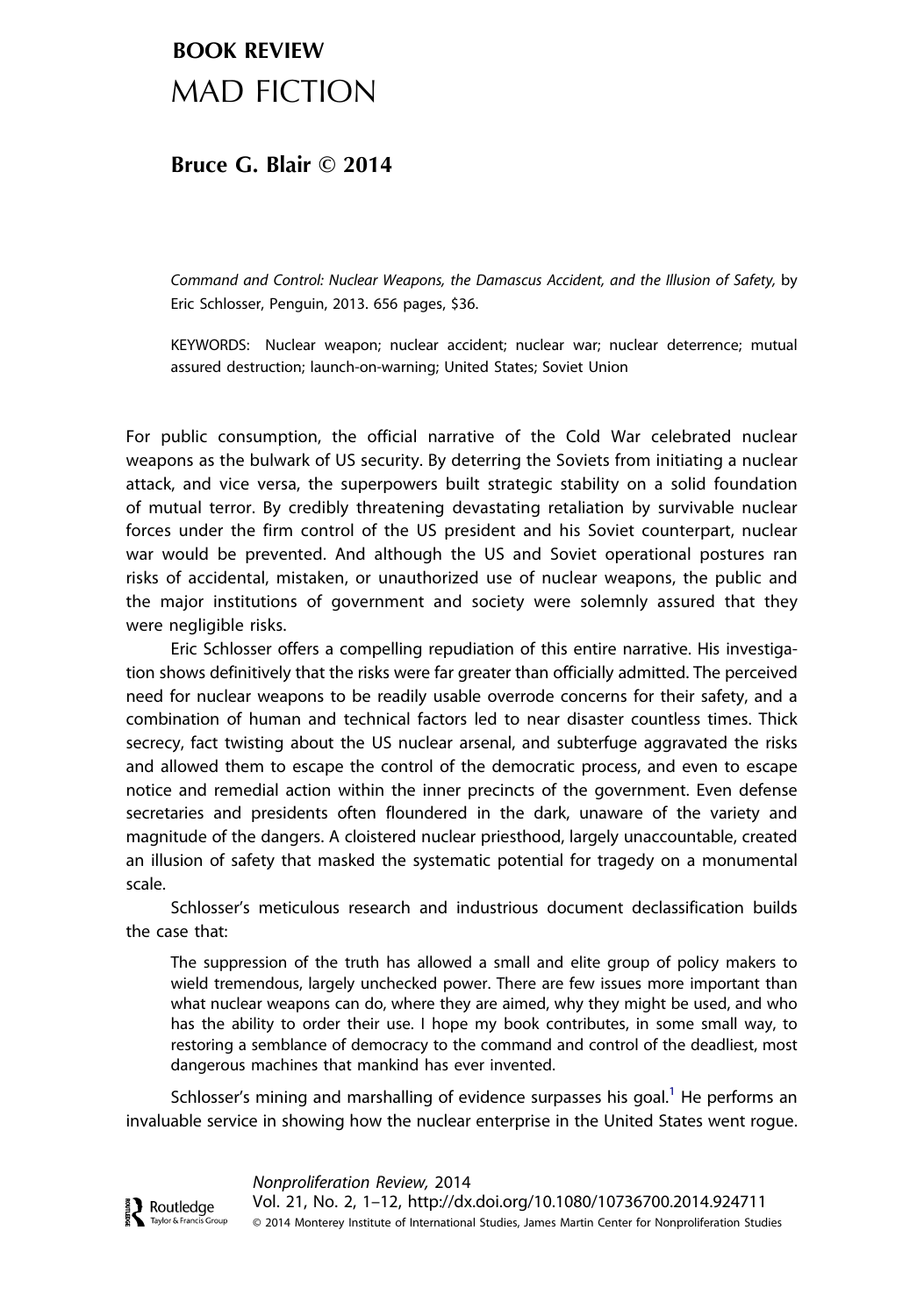His painstaking research breaks much new ground on the historical risks of accidental nuclear detonations in the United States and beyond, and is cogently presented. It is accessible yet firm in its grasp of the history.<sup>[2](#page-4-0)</sup>

The central drama of the book is an engrossing play-by-play account of a 1980 accident at a Titan II nuclear missile silo near Damascus, Arkansas. An errant tool dropped by a maintenance crew member punctures the missile's fuel tank and begins a chain of events that tragically ends in a lethal explosion that lofts the 9-megaton warhead a thousand feet into the sky before falling nearby.

The full record of nuclear accidents remains shrouded by the veil of secrecy, but Schlosser uncovers a stunning history. He pried loose one document listing at least 1,200 US nuclear weapons involved in incidents from 1950 through 1968, including thirty-two serious accidents. Given so many close calls, it is remarkable that none detonated full-scale on US soil. The scientists and safety engineers responsible for weapon safety and the people who handled nuclear weapons in the field were often deprived of information they needed to make the weapons less dangerous. That not a single bomb ever detonated fullscale is partially due to their herculean and sometimes heroic efforts, but it is still surprising, given the innumerable opportunities presented.

Schlosser leaves to his readers' imagination the scale of the catastrophe that would have resulted from the full-scale detonation of the warhead in Damascus, saying only that "much of Arkansas would be gone." One model that calculates the harm caused by blast, radiation, and heat would have resulted in a few thousand fatalities and injuries in the Damascus vicinity.<sup>[3](#page-4-0)</sup> (By way of comparison, a full-scale detonation of the warhead at Penn Station in Manhattan would have immediately killed millions of inhabitants and seriously injured millions more.) The radioactive fallout, however, could have killed hundreds of thousands, depending on the weather. The city where Governor Bill Clinton resided at the time could have been blanketed with lethal fallout within minutes to hours after the blast, in which case enormous fatalities and injuries would have been suffered. Little Rock would be a ghost town today.

### "Decapitation" Debunks the Fiction

During the Cold War, neither the United States nor the Soviet Union could afford to ride out a nuclear attack because of the fragility of their respective command, control, and communications systems. Both sides could be easily decapitated, their key decision makers killed or cut off from the nuclear forces they controlled. (The top weapon in the US arsenal for this purpose was the bunker-busting Titan II missile, like the monster that nearly destroyed Arkansas.) This extreme vulnerability, which demolishes the Cold War fiction of stable mutual deterrence based on second-strike retaliation, was a closely guarded secret on both sides.

Schlosser gained access to numerous declassified top secret "decapitation" studies, all of which came to the disturbing conclusion that a small number of Soviet nuclear weapons could decapitate the US political and military leadership as well as destroy their means of disseminating launch orders.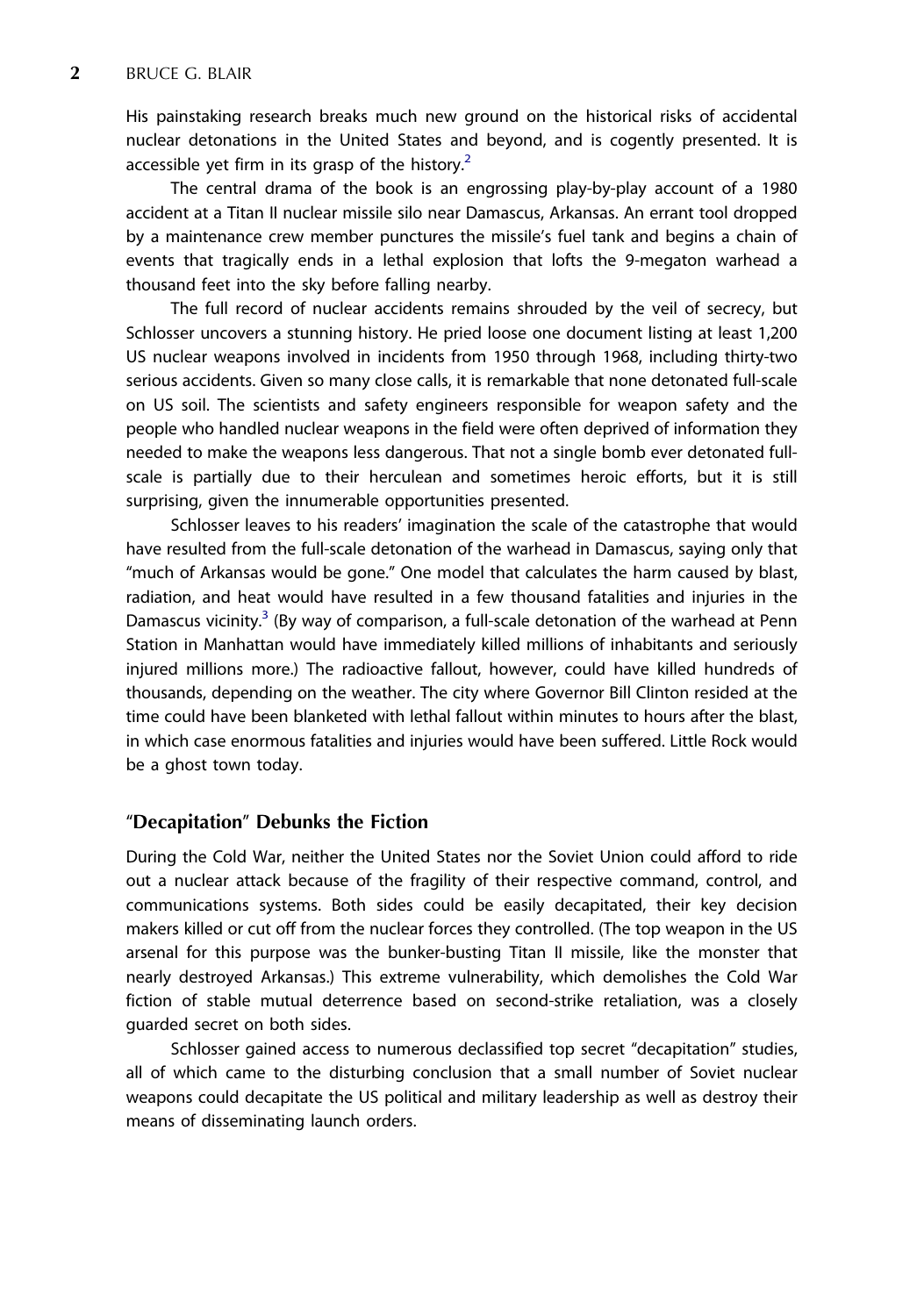Schlosser also obtained a pile of declassified top secret documents laying out the terms under which successive US presidents granted conditional nuclear launch authority to senior and mid-grade generals and admirals. $4$  By contrast, the Soviets eschewed predelegation of launch authority. It was anathema in a political culture of top-down, centralized control. In desperation, they frantically dug deep command bunkers and built a "dead hand" apparatus that automated retaliation.<sup>[5](#page-5-0)</sup> They also followed the US lead in adopting an accident-prone policy of launch-on-warning, enabling weapons to be launched upon receiving indications of incoming enemy missiles from early-warning satellites and ground-based radars. Schlosser recounts the many serious false alarms that occurred and explains the clear dangers of mistaken launch that this policy incurred.

A former commander of the strategic forces in the waning years of the Cold War, General (ret.) Lee Butler, candidly explained why it would take far more presidential will to withhold an attack than to authorize it in a crisis:

Our policy was premised on being able to accept the first wave of attacks … Yet at the operational level it was never accepted … They built a construct that powerfully biased the president's decision process toward launch before the arrival of the first enemy warhead … a move in practice to a system structured to drive the president invariably toward a decision to launch under attack …[6](#page-5-0)

Nuclear planners at the Strategic Air Command (SAC) in Omaha made launch-onwarning so essential to destroying the most critical Soviet targets that they effectively stripped presidents of any ability to ride out an attack before deciding how to respond. As Schlosser discusses, they also deprived the president of the choice to spare cities by surreptitiously assigning large numbers of US strategic weapons to targets in the immediate suburbs. Many hundreds were aimed at Moscow alone. (Today, an estimated 125 US strategic weapons are assigned to Moscow.) These planners—operating in a culture of secrecy and defying civilian oversight—an ethos originally planted by General Curtis LeMay—became a rogue force during the Cold War.

In reality, launch-on-warning was impractical for many reasons, not the least of which was the distinct possibility that Soviet nuclear-armed submarines patrolling off the US coasts (with six-minute missile flight times, according to former President Ronald Reagan's memoirs) could have destroyed Washington and shut down strategic communications before the president could even be notified, let alone order a response. A general with pre-delegated authority would have then attempted to send the "Go Code"—or launch order—during the outage. Game over.

Myriad doubts about the feasibility of retaliation—by means of pre-delegation, doomsday machinery, or launch-on-warning—accumulated to a point that the preferred option on both sides was preemptive attack while the president, the chain of command and communications, and the forces were intact. Fearing an inability to retaliate at all, both sides were all too ready to *initiate a first strike* in a crisis. While the world was told to celebrate the mutual vulnerability of entire populations on the grounds that it provided for highly stable mutual deterrence, the inside planners knew all too well that this was fiction. Mutual assured destruction was only for public consumption. That's where matters stood until the end of the Cold War.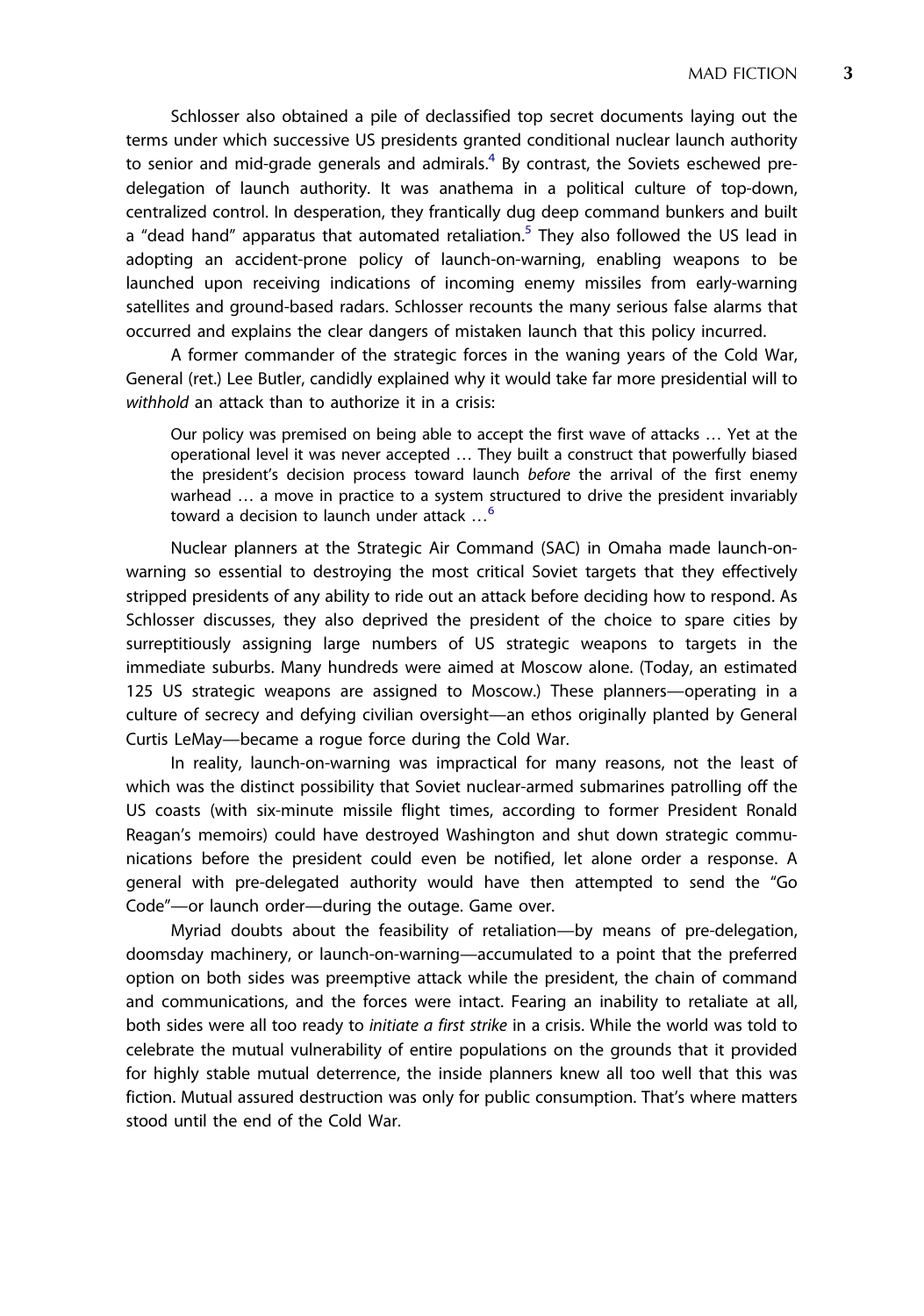#### New Threats, Old Posture

In principle, the post-Cold War era should have allowed for nuclear safety and safeguards to take precedence over launch readiness. Many experts and politicians called for taking strategic missiles off of hair-trigger alert and shelving the option of launch-on-warning, but in the end, Presidents Bill Clinton and Boris Yeltsin merely agreed to stop targeting each other. This "de-targeting" agreement was superficial. It added not a single second to the launch procedures on either side, and did nothing to mitigate the risk of launching on false warning.<sup>[7](#page-5-0)</sup> The strategic missiles on both sides remained fueled, loaded with wartime aimpoints, armed, and ready to fire in milliseconds after receiving a short stream of computer signals. Today, many hundreds of missiles on land can be fired in two minutes and hundreds more on submarines can be fired in twelve minutes. Two thousand nuclear explosions could occur in both countries within an hour after the outbreak of nuclear war in 2014.

Schlosser raises a major new worry about this vestigial practice: it exposes command and control to cyberattack. And contrary to assurances that the nuclear circuits are hermetically sealed off with air gaps and firewalls, investigators have found plenty of cracks in the firewalls. In the 1990s, a highly classified Pentagon investigation discovered an electronic crack in the naval broadcast network used to transmit launch orders to Trident ballistic missile submarines on launch patrol in the Atlantic Ocean. Hackers could electronically seize and remotely operate the main radio transmission site used for this purpose. The Navy took this threat so seriously that it completely revamped procedures so that submarine crews would not immediately carry out launch orders received out of the blue. (This was not extended to the Air Force's Minuteman missile crews, lest delay in launching during a surprise attack imperil their survival.)

Schlosser cites others sounding the tocsin. A group of top US technical experts recently met to review nuclear safety and concluded that "cybersecurity of nuclear command and control networks in the United States, Russia, and other states is of critical importance and warrants attention." A report by the Department of Defense's Defense Science Board warned recently that the vulnerability of the US nuclear command system to cyberattack has never been fully assessed.

And yet despite these concerns, President Barack Obama's new nuclear operations and targeting guidance embraces the aims of maintaining high launch readiness and preserving the option to launch on warning. In the face of ignorance about the scale of danger posed by cyber infiltration causing an unauthorized or mistaken launch, we seem to be throwing the cosmic dice once again, by prioritizing the usability of nuclear missiles over safety.<sup>[8](#page-5-0)</sup>

In sum, US nuclear forces operate today pretty much the same way as they did before the Cold War's end, though with far less spirit. People up and down the chain of nuclear command still go through the motions. At this very moment, missile launch crews in California and several western states are being trained in mock launch centers to fight a large-scale nuclear war with Russia. But these young millennial-generation officers say this training feels tenuously connected to the real world.<sup>[9](#page-5-0)</sup> They came of age in the post-Cold War era, when Osama bin Laden emerged as a much more plausible enemy than Russia.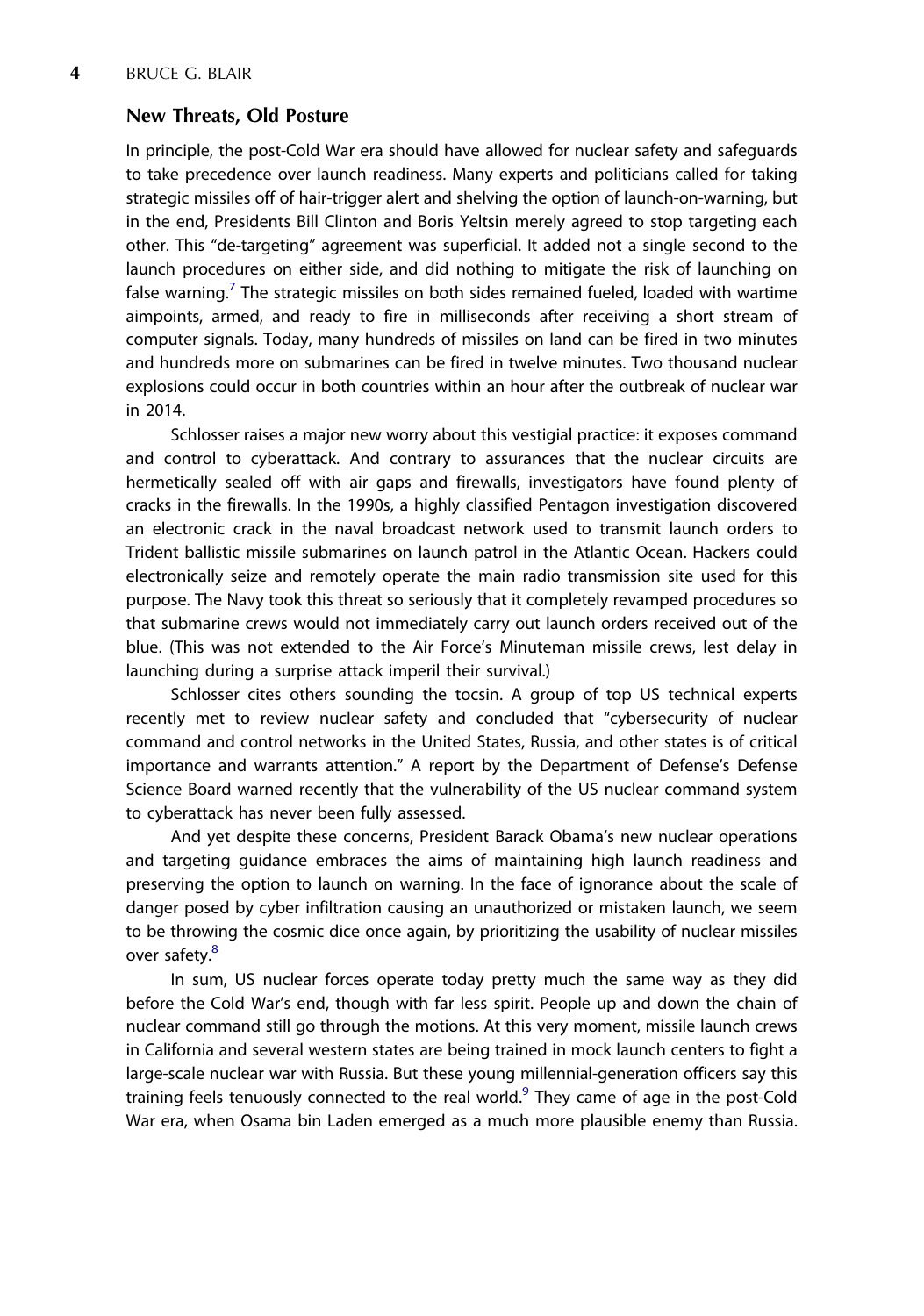<span id="page-4-0"></span>The latter threat is passé (recent saber-rattling over Ukraine notwithstanding), and consequently, morale and discipline have plummeted throughout the nuclear enterprise at all ranks. In a recent interview, Schlosser quotes the top general responsible in 2013 for all of the US Air Force's nuclear weapons saying the threat of a Russian nuclear attack on the United States is such a remote possibility that it's "hardly worth discussing." He says "the greatest risk to my force is an accident … [someone] doing something stupid."

What about other countries doing something stupid? We're seeing nuclear readiness increasing in all the other nuclear weapon states, and with increased operational tempo will come increased risks of accidents, particularly in developing countries with newly deployed weapons.

### **Conclusion**

Eric Schlosser deserves a medal for exposing the popular narrative of the Cold War for the fiction that it is. The nuclear confrontation was anything but stable. It teetered on the edge of conflagration. Unleashing the forces took priority over preventing their use by accident, mistake, or without authority. Safeguards and safety features fell short in peacetime and degenerated in a crisis. And because of the uncertainties of retaliation—whether by means of pre-delegation, doomsday machinery, or launch-on-warning—both sides stood all too ready to initiate a first strike in a crisis.

Schlosser thoroughly captures this shrouded arc of Cold War history. Would that the major institutions of society and government (media, academia, think tanks, Congress) and key civilian officials most responsible for nuclear policy possessed Schlosser's grasp of the extraordinary danger lurking beneath a false sense of security. Extreme secrecy hid the truth from them. Only a small coterie of nuclear mandarins knew the score. Excessive secrecy remains a serious obstacle to exercising democratic control over nuclear weapons, and it undermines our security, but less so thanks to Schlosser's exposé.

#### **NOTES**

- 1. Schlosser industriously pried loose many of the classified documents used throughout his book through Freedom of Information requests. He also draws appreciatively on the trove of declassified documents obtained by the nonprofit National Security Archive at The George Washington University and its nuclear guru, Bill Burr.
- 2. Of other studies of a more technical nature that substantially overlap the Schlosser book, I would recommend Stephen I. Schwartz, ed., Atomic Audit: The Costs and Consequences of U.S. Nuclear Weapons Since 1940 (Washington, DC: Brookings Institution Press, 1998), especially the chapter by myself, John E. Pike, and Stephen I. Schwartz, "Targeting and Controlling the Bomb," pp. 197–268; Scott D. Sagan, The Limits of Safety: Organizations, Accidents, and Nuclear Weapons (Princeton, NJ: Princeton University Press, 1993); Peter D. Feaver, Guarding the Guardians: Civilian Control of Nuclear Weapons in the United States (Ithaca, NY: Cornell University Press, 1992); Janne E. Nolan, Guardians of the Arsenal: The Politics of Nuclear Strategy (New York: Basic Books, Inc., 1989); Bruce G. Blair, Strategic Command and Control: Redefining the Nuclear Threat (Washington, DC: Brookings Institution Press, 1985), and Bruce G. Blair, The Logic of Accidental Nuclear War (Brookings Institution Press, 1993).
- 3. See Alex Wellerstein, "NUKEMAP," <[http://nuclearsecrecy.com/nukemap/>](http://nuclearsecrecy.com/nukemap/).
- 4. President John F. Kennedy straddled this fence. His national security team viewed President Dwight D. Eisenhower's predelegation arrangements as an unauthorized launch waiting to happen, and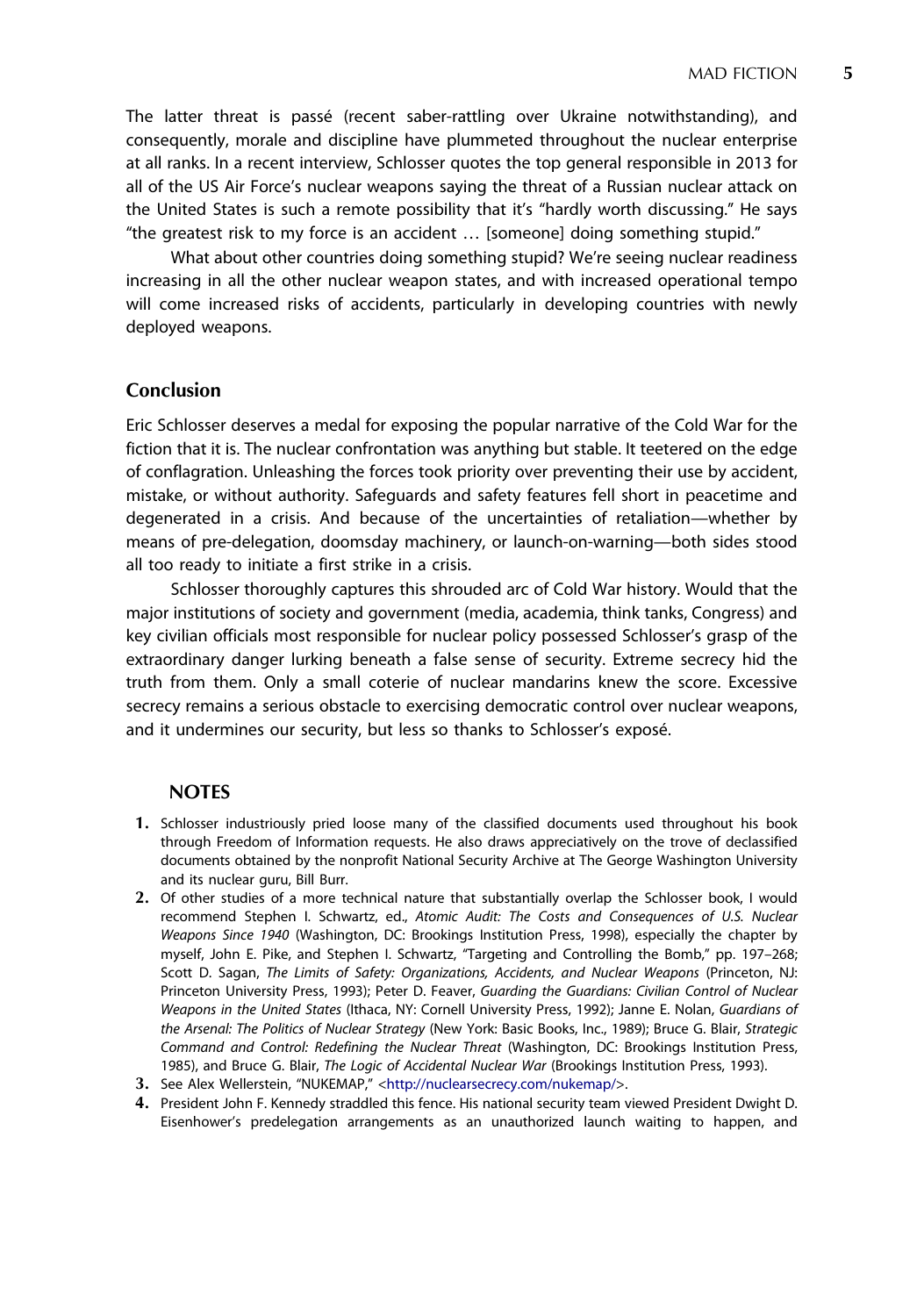<span id="page-5-0"></span>recommended ending the practice. But Kennedy fretted about his standing at the Department of Defense if he went against the judgment of a revered four-star general like Eisenhower. He vacillated, and in the end, he struck an ambiguous pose, neither issuing new predelegation letters of last resort under his signature, nor revoking the previous letters signed by Eisenhower. Ambiguity be damned, General Thomas Power believed without question that he inherited General Curtis LeMay's authority to transmit the Go code if the lines to President Kennedy went down. Power was in charge of the strategic forces during the Cuban missile crisis, which were plagued by a multitude of command and communications problems. The nation came closer to a Power-directed nuclear strike against Soviet forces and territory than anyone realized at the time.

- 5. Bruce G. Blair, "Russia's Doomsday Machine," New York Times, October 8, 1993, p. A35; William J. Broad, "Russia Has 'Doomsday' Machine, U.S. Expert Says," New York Times, October 8, 1993, p. A6.
- 6. Jonathan Schell, The Gift of Time (New York: Metropolitan Books, 1998), pp. 191–94.
- 7. Bruce G. Blair, "Where Would All the Missiles Go?" Washington Post, October 15, 1996, p. A15.
- 8. See Department of Defense, "Report on Nuclear Employment Strategy of the United States Specified in Section 491 of 10 U.S.C.," June 19, 2013, [<www.defense.gov/pubs/reporttoCongressonUSNuclear](http://www.defense.gov/pubs/reporttoCongressonUSNuclearEmploymentStrategy_Section491.pdf) [EmploymentStrategy\\_Section491.pdf](http://www.defense.gov/pubs/reporttoCongressonUSNuclearEmploymentStrategy_Section491.pdf)>. It is worth noting that this statement of requirement was classified top secret only weeks before being publicly released. What was believed to cause extremely grave damage to national security if disclosed suddenly became benign.
- 9. Silo-sitters have actually said this for twenty years. For a representative view from three generations of Minuteman launch officers who served in Montana during the past forty years, see Bruce Blair, Damon Bosetti, and Brian Weeden, "Bombs Away," New York Times, December 7, 2010, p. A33.
- 10. See "De-Alerting Strategic Forces," in George P. Shultz, Sidney D. Drell, and James E. Goodby, eds., Reykjavik Revisited: Steps Toward a World Free of Nuclear Weapons (Stanford, CA: Hoover Institution Press, 2008).

## Appendix: Clarifications and Corrections

For the expert reader of Schlosser's book, it is impressively accurate down to the smallest details. The disputable details addressed below constitute a very small fraction of the mountain of data this book contains.

- 1. p. 206: "Once the SIOP [Single Integrated Operational Plan] was set in motion, it could not be altered, slowed, or stopped." A SIOP war termination order could have been authorized and transmitted using special codes in the possession of all forces and strategic command posts (kept in the safe alongside the launch authorization codes), which would have set a definite time at which to cease nuclear launches/strikes.
- 2. p. 273. "SAC [Strategic Air Command] began to develop … a command post on a train ..." Such a train command post was never deployed.
- 3. p. 273. "If SAC's airborne command posts somehow failed to send the Go code, it could be sent by radio transmitters installed in a handful of Minuteman missiles." The Minuteman-based Emergency Rocket Communications System (ERCS) depended heavily upon SAC airborne command posts successfully transmitting the Go code to the Minuteman launch crews who in turn fired the ERCS missiles. ERCS worked this way: an Omaha-based airborne command post, probably "Looking Glass," would have flown to the Whiteman Air Force Base (AFB) Missouri area where the six ERCS missiles were deployed. Looking Glass would normally use line-of-sight ultra-high frequency radio to transmit the Go code to all the Minuteman crews in the wing, who would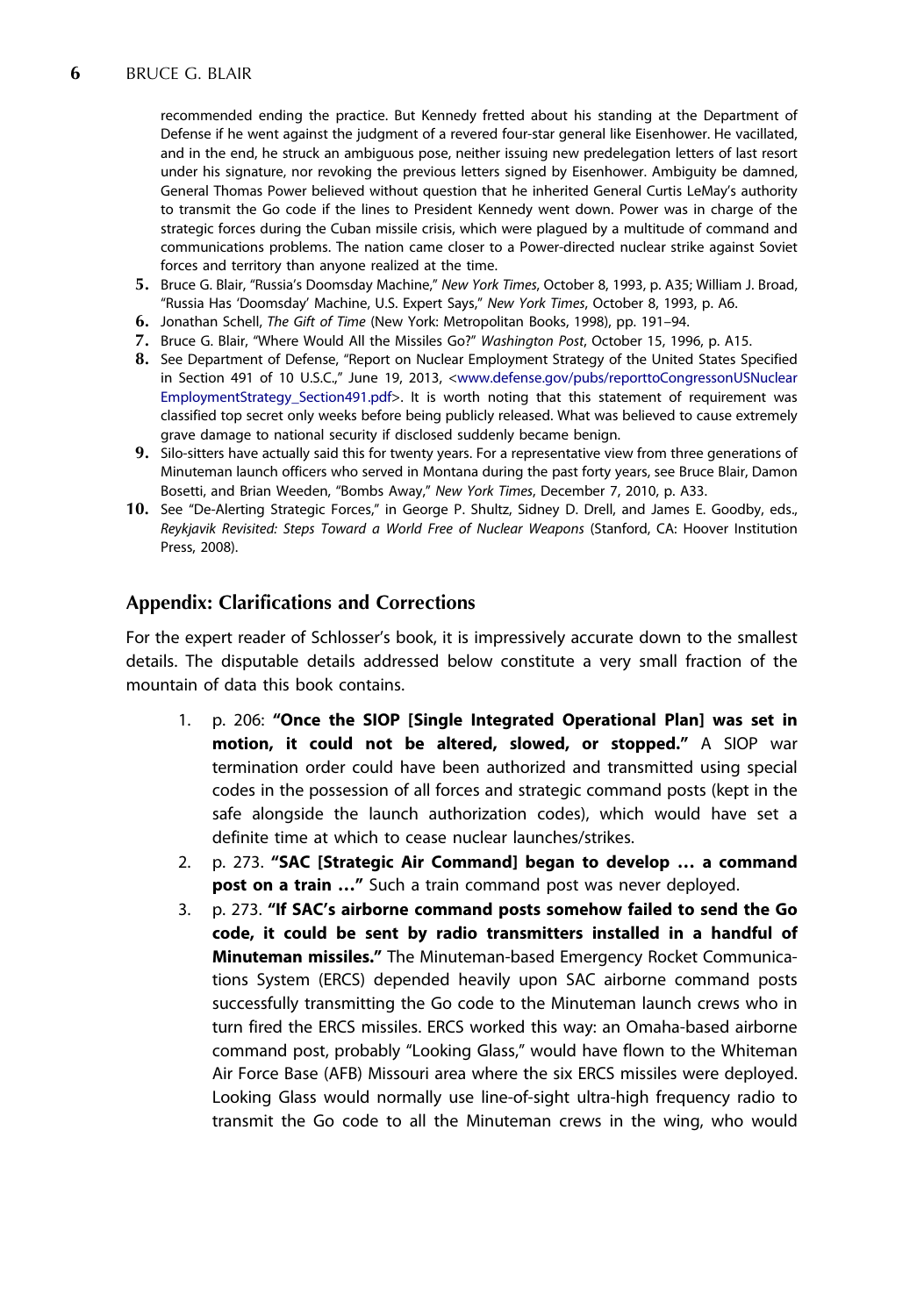proceed to launch their nuclear-tipped missiles en masse. The Minuteman crews in the squadron controlling the ERCS missiles would have the additional duties of reading out the launch order into a device that inserted their voice launch order (the same alphanumeric code as just received by everybody) into the payload (a UHF transmitter) of an ERCS rocket (they were chosen for their sonorous timbre!), and then firing it. Looking Glass possessed some capability for direct message insertion and firing ERCS missiles, but the system worked far more reliably if managed from the underground launch centers of the Minuteman crews. In other words, SAC's airborne command post could not fail to send the Go code while successfully loading and launching ERCS. The prerecorded message was recorded after a Go code was received using the contents of that Go code.

- 4. p. 274. Schlosser's description of the president's National Emergency Airborne Command Post (NEACP) posture and its vulnerability to sudden attack at Andrews Air Force Base (AFB) is somewhat misleading; it suggests that in the event of an attack, the "Doomsday" plane would remain on the ground until the president was safely aboard. In the event of detecting incoming missiles, NEACP would likely have attempted to take off immediately and then rendezvous at predesignated locations within helicopter flying range from the White House. The president or vice president would board the presidential helicopter at the White House and be whisked off to the rendezvous location where they would board NEACP. Of course in a protracted crisis, the president or vice president could go to Andrews AFB at a more leisurely pace, board NEACP, and take off from there.
- 5. p. 300. "The new [Minuteman launch control] system eliminated the [single-vote] timer … " The modifications did eliminate the ability of a twoperson Minuteman crew to set the timer, but it did not actually eliminate the timer. From then until today, a single crew of two can "vote" to launch, and this single vote will launch the entire fifty-missile squadron after the timer expires (at least thirty minutes later) if the other four crews in the squadron are destroyed, or as long as no other surviving crews initiate a veto of the single vote.
- 6. p. 302. Schlosser's description of Defense Secretary Robert McNamara's strategy of "assured destruction" requiring the ability to destroy Soviet urban industrial centers and populations suggests that this was an operational guideline completely ignored by the targeteers at SAC in Omaha. Although McNamara sought to emphasize assured destruction in an effort to back SAC away from its wartime aims of damage limitation—which required prodigious numbers of nuclear weapons and a preemptive attack posture—it was never truly an operational guideline meant to concentrate US nuclear strikes against cities. The SIOP was—and remained throughout the Cold War—a "capabilities" plan which meant simply that SAC sought to execute all of its forces at a target set that peaked finally in 1986 at about 16,000 targets in the Soviet bloc.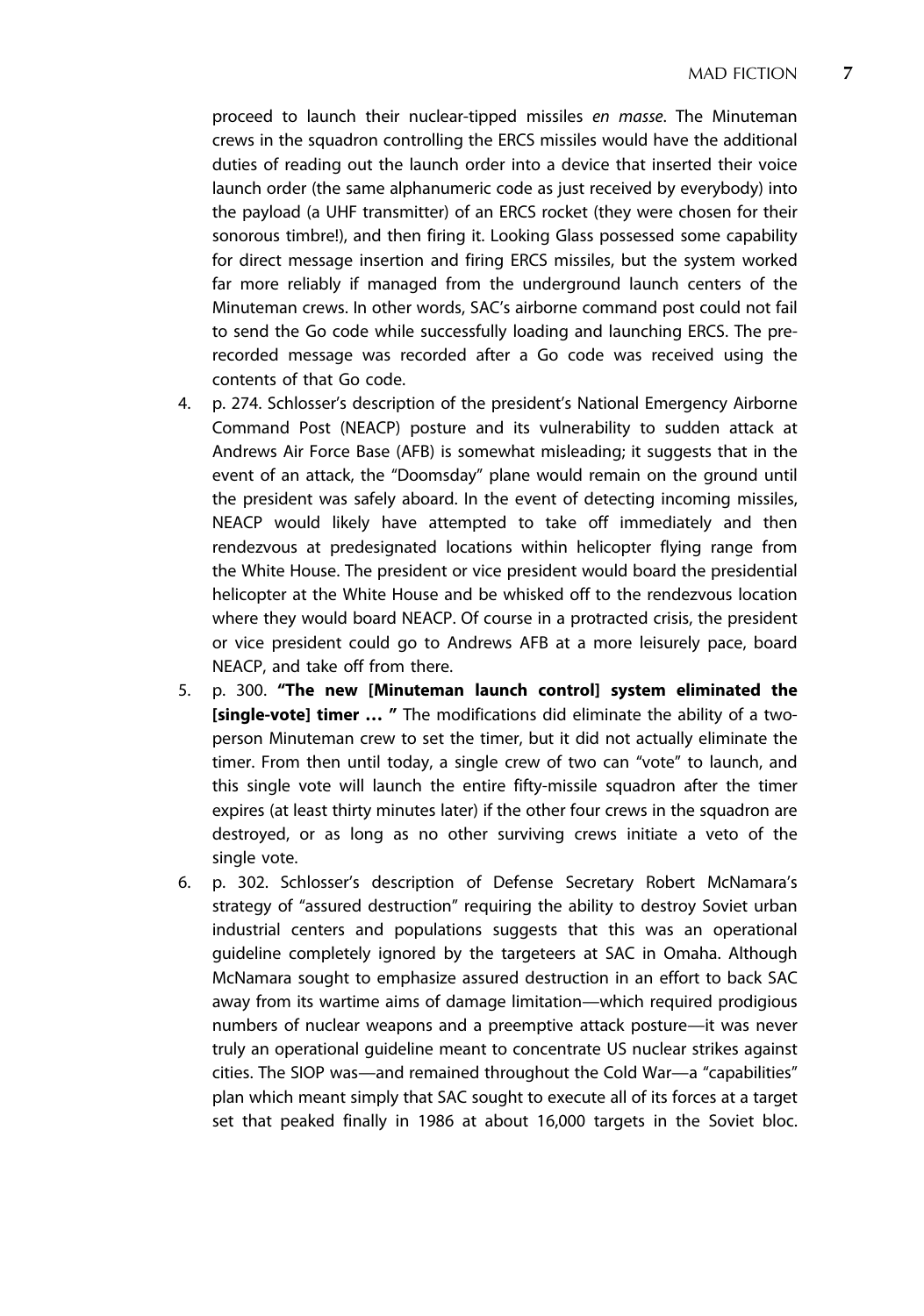SAC needed to generate all its off-alert forces to alert and launch preemptively or on tactical warning in order to destroy this huge target set, which included hundreds of Soviet cities and more than 10,000 military targets.

- 7. p. 303. "The new SIOP divided the 'optimum mix' into three separate target groups: Soviet nuclear forces, conventional military forces, and urban-industrial areas." There was also established in the second SIOP a special "withhold" category for national level leadership/command-control facilities, mostly in Moscow and Beijing. So there were four groups of targets. The SIOP execution could hit all three groups mentioned in the Schlosser quote, withholding leadership, or hit all four groups including leadership.
- 8. p. 303. "SAC's Looking Glass command post, airborne twenty-four hours a day, increased the likelihood that a Go code could be sent after the United States was hit." Looking Glass turned out to be highly vulnerable to electromagnetic pulse (EMP) effects from a high altitude nuclear detonation over the United States. It might have literally fallen out of the sky after EMP fried its avionics. I served in the Looking Glass unit at SAC in the early 1970s and I can verify that nobody had much confidence it would survive or possess the communications range to transmit the Go code successfully. Schlosser emphasizes this possibility later in the book (p. 356).
- 9. p. 355. "…[T]he head of SAC deliberately hid 'certain aspects of the SIOP' from him [Henry Kissinger]." One can speculate what was "hidden": 400 nuclear weapons assigned to greater Moscow metropolitan area, sixty-nine aimed at the Pushkino anti-ballistic missile radar in the suburbs alone; countrywide targeting of the suburbs that would have obliterated a hundred Soviet cities even if the president spared group three (urban-industrial targets); refusing to let any civilians inspect the "black book" to be consulted by the president in a nuclear emergency carried by his military aide in the "football" briefcase; and ensuring that the successful execution of the SIOP absolutely required launch-on-warning by assigning critical targets to the intercontinental ballistic missile force that must be launched on warning to survive.
- 10. p. 359. Schlosser's account of the exchange of views by Secretary of State Henry Kissinger and others on the merits of launch-on-warning (LOW) policy should further underscore that, rhetorical flourishes in the White House notwithstanding, the SAC targeteers made sure LOW policy was absolutely required and every president acquiesced to the systemic imperative to authorize it.
- 11. p. 360. Schlosser is correct that President Jimmy Carter asked that the "black book" use cartoon-like illustrations to simplify his choice of SIOP options in an emergency. Again, however, recall that senior civilians responsible for aligning the SIOP and the "black book" were not allowed to examine that book throughout the Cold War until Caspar Weinberger, defense secretary in the Ronald Reagan administration, insisted.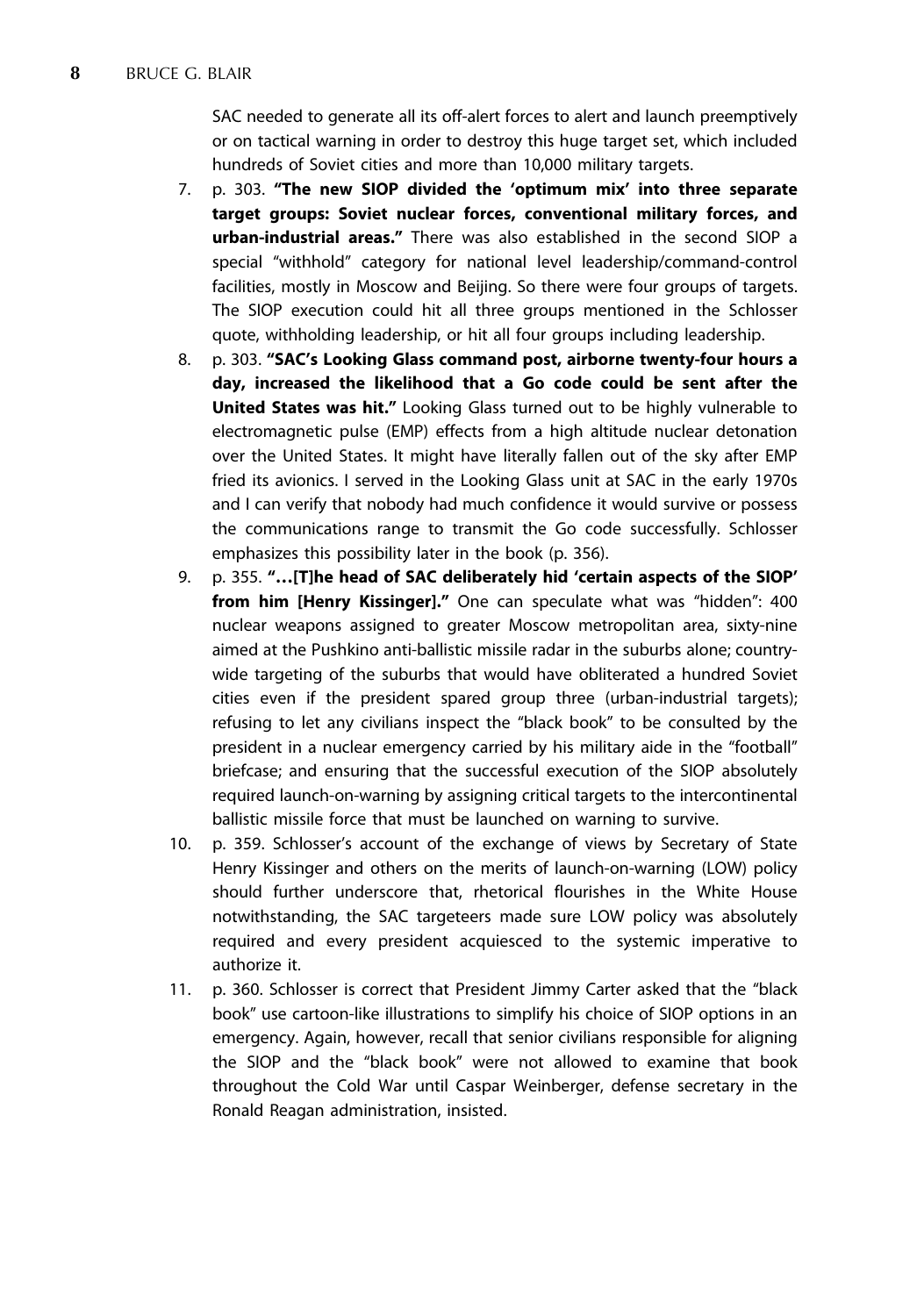- 12. p. 365–66. The reader gets the impression that threat assessment conferences (TACs) were called once or twice a week to assess indications of possible nuclear missile threats to North America. In reality, they have been called only a handful of times in total. These were indeed serious false alarms. The missile display conferences do get serious at the higher weekly rate, but they are normally resolved short of upgrading to TACs.
- 13. p. 366. The description of a false alarm in 1979 is sound, though the offending tape simulating a full-scale Soviet nuclear attack had been left and forgotten in an off-line backup computer that unfortunately later kicked into operation when the primary computers needed re-booting/maintenance. When it kicked in, the false data were transmitted from North American Aerospace Defense Command to all the major nuclear command centers and triggered the extensive precautionary alert steps described well in the book. The heightened alert actions resulting from this incident, however, particularly the alleged take-off of the president's "Doomsday" plane from Andrews without President Carter on board (an operator on this plane at the time has stated that it taxied but did not take off) and many other data points in the book, lack citations. This is hardly a damning criticism in view of the mountain of citations that the book does provide, but there is an uneven quality at times in this regard.
- 14. p. 371. "The lock had been placed on the bomber, not inside the bombs ..." There were also permissive actions links (PALs, a locking device to prevent unauthorized arming or detonation) on the bombs, however, which were activated when the bombs were placed into storage on base. Thus a stolen weapon from such a location would have been protected. When the bombs were uploaded to alert bombers, the crews zeroed out the storage PALs and reverted to the cockpit coded switch device that controlled the bomb bay, as the book explains. It is worth noting that every PAL and coded-switch device is assessed for its effectiveness against time. Documents exist which indicate how long each device would take to circumvent.
- 15. p. 371. "During the late 1970s, a coded switch was finally placed in the control center of every SAC ballistic missile. It unlocked the missile, not the warhead." Upon receipt of the unlock code in the launch execution order, the code entered into the coded switch (called "enable panel") in Minuteman launch centers, enabled (armed) the missiles for launch (warhead detonation would be subject to environmental sensor device criteria to be satisfied during flight). The Minutemen missiles would not accept a subsequent launch command unless they had been armed previously. Before 1977, no unlock codes were required by the underground launch crews to execute a strategic missile launch.
- 16. p. 434–35. Defense expert Fred Iklé deserves the book's attention and admiration for his work at the RAND Corporation and for advocating strengthened safeguards against accidental and unauthorized launch, but his contributions during the Reagan administration in the Weinberger defense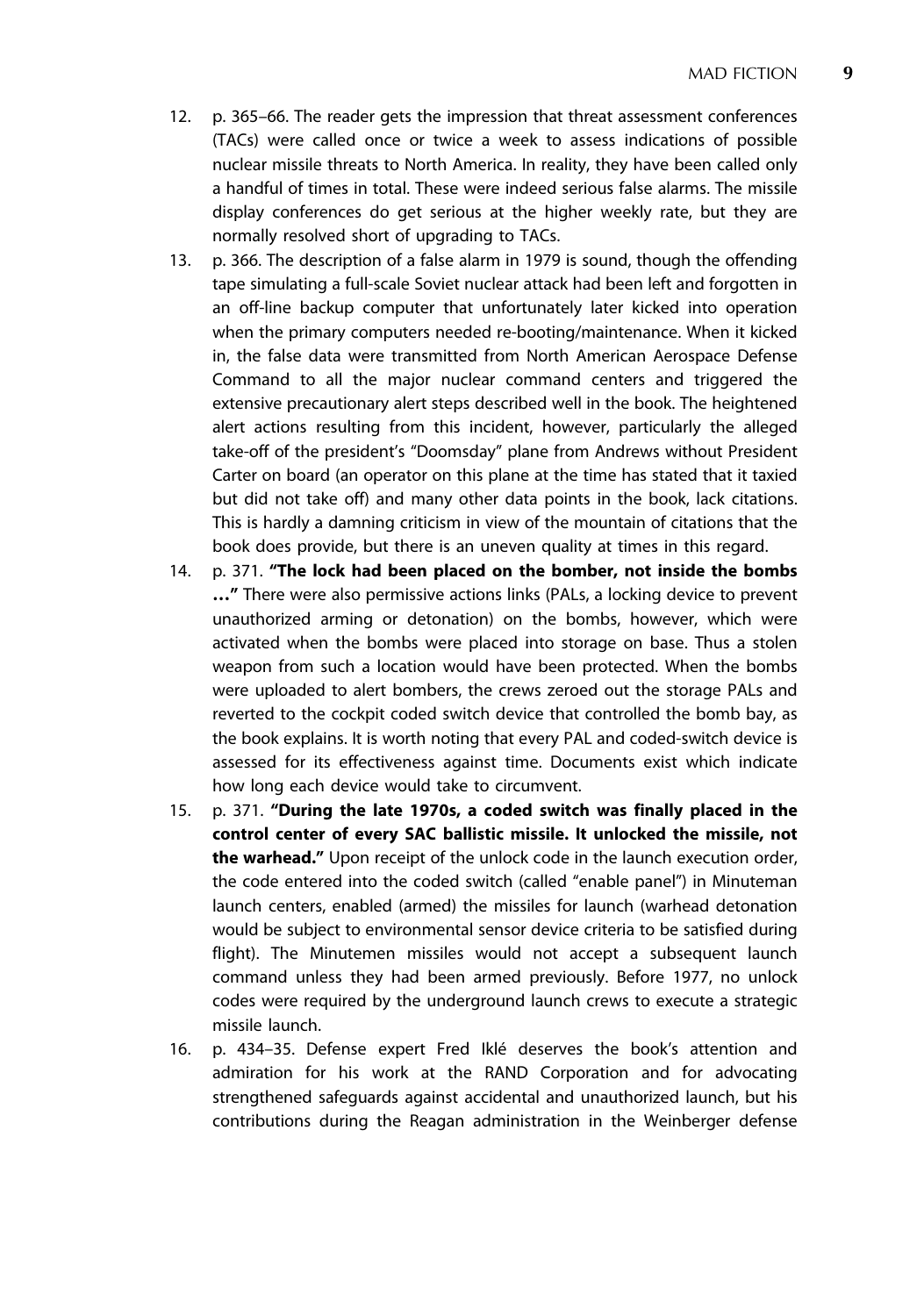department were not major. He was not a major player in the nuclear employment policy debates and planning, even though it was his official portfolio.

- 17. p. 444. "… the secrets of the Titan II had recently been compromised … the information that [Deputy Commander Christopher M.] Cooke gave the Soviets—about launch codes, attack options … was 'a major security breach ... the worst perhaps in the history of the Air Force."" Cooke's damage went far beyond the secrets of Titan II. The launch codes, attack options, etc. were the same exact ones used throughout the nuclear force. He compromised, for example, the flag word used in all SIOP execution messages. If the Soviets learned this flag word and its meaning, they would have been able to eavesdrop and detect SIOP execution before the US land- and seabased crews even authenticated the launch order! Needless to say, the flag word was changed when Cooke's betrayal came fully to light.
- 18. p. 446. "SAC bombers entered Soviet airspace and then left it, testing the air defenses ..." This assertion demands a credible source and citation. I question its veracity. I have heard rumors of things like SR-71 reconnaissance aircraft heading straight for the Soviet coasts to trigger air defense radars, and RC-135 reconnaissance planes did this all the time by electronic spoofing, etc. Perhaps SAC bombers flew beyond their standard fail-safe points (which were situated right on the edge of Soviet air defense radar range) to trigger Soviet radar and fighter interceptor scramble, but this forward operation would have still remained well outside Soviet territorial airspace.
- 19. p. 463. "Under the DEFCON 3 rules of engagement, the American fighter pilots had the authority to fire their atomic antiaircraft missiles and shoot down the Soviet planes." Citation lacking. This surprising assertion needs supporting evidence.
- 20. p. 473. According to Schlosser, the incident in 2007 in which a strategic bomber with six nuclear-tipped cruise missiles onboard (unbeknownst to the pilot and crew) involved "violating the safety rule that prohibits nuclear weapons from being transported by air over the United States …" In fact, safety regulations in effect at the time noted that air transport was the preferred mode of moving nukes anywhere in the world, including across the United States. It is still allowed today, although except for nuclear weapons moved by air to and from overseas the primary mode of transportation is ground vehicle… There is a lot of official guidance on air transport, such as avoid flying with nuclear weapons near the territory of unfriendly nations, avoid flying over densely populated areas, and avoid, if possible, carrying the W88 submarine nuclear warhead with its "non-insensitive high explosives" package.
- 21. p. 478. "The targets of American missiles are no longer pre-programmed. They are transmitted right before launch, and the default setting of the missiles would send their warheads into the nearest ocean." This is not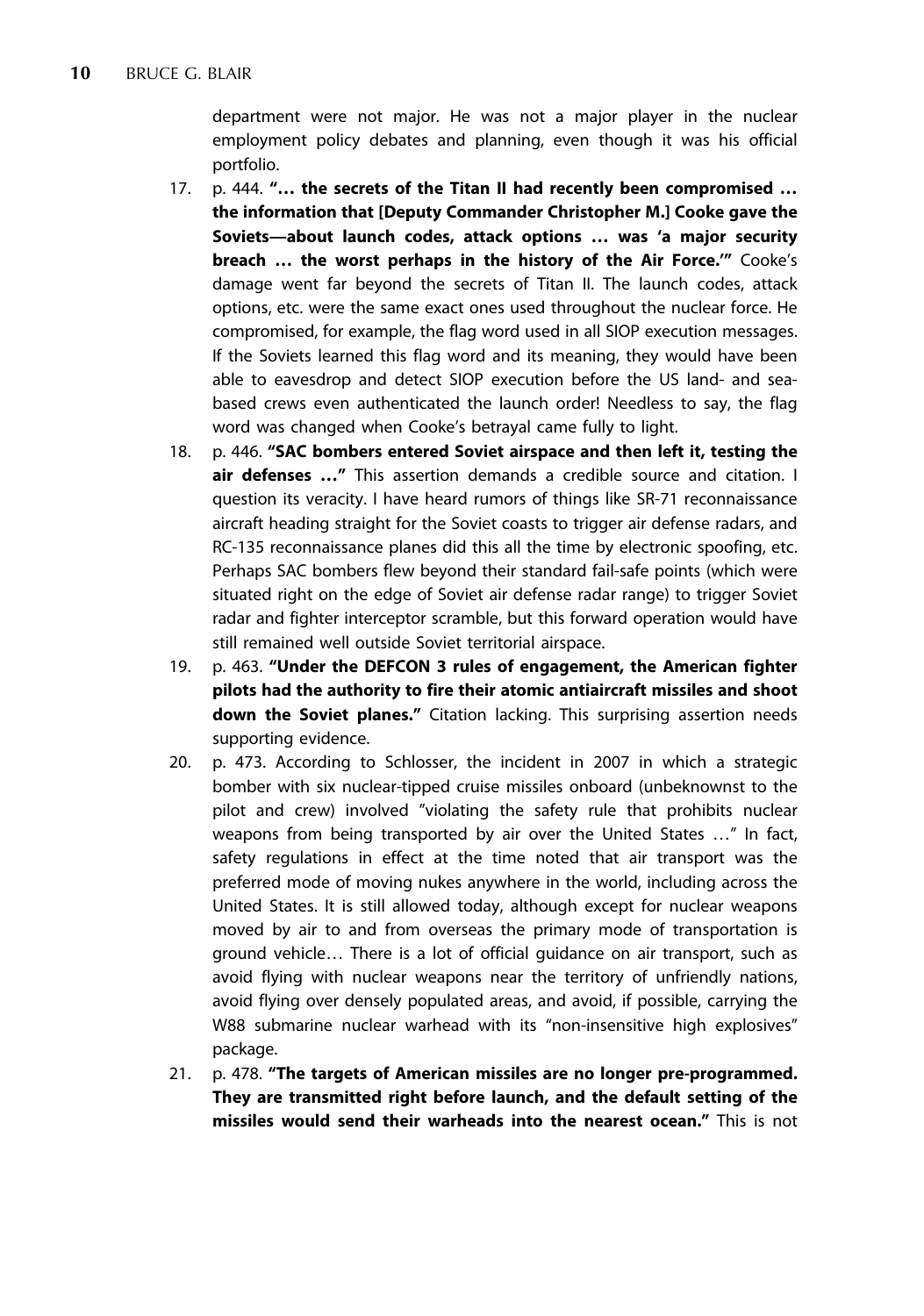completely true. Each Minuteman III missile has multiple preprogrammed targets in memory onboard, in addition to the one ocean target to which its gyros are oriented in peacetime. At launch, the crew gets a war plan number from the launch order and keys that number into a command that is transmitted to all the missiles, instructing them to select the appropriate preprogrammed target in their memory that corresponds to that war plan. As for default settings, the ocean target of each missile lies on a straight line between the Minuteman missile and its main wartime target, so that at launch time, the missiles just alter their elevation angle slightly (like a water hose aimed vertically is lowered for more range) to hit their wartime targets. As for submarine-launched missiles, they are not aimed in peacetime because they are dormant without gyros running (which take twelve minutes to spin up), so the idea of ocean targeting for submarine missiles is a bit weird to suggest.<sup>[10](#page-5-0)</sup> All this de-targeting agreement minutiae is little more than public relations. Switching from ocean targeting to wartime targeting is like changing television channels.

- 22. p. 478. "On January 25, 1995, the launch of a small research rocket by Norway prompted a warning at the Kremlin that Russia was under attack by the United States. Russian nuclear forces went on full alert. President Boris Yeltsin turned on his 'football,' retrieved his launch codes, and prepared to retaliate." This account is conventional wisdom widely shared within the expert nuclear community, and for good reason: Yeltsin himself was the main source of the story. However, an alternative account given to me by a top general on duty in the Strategic Rocket Forces at the time of the false alarm is that the alarm was called off before Yeltsin was contacted, and that Yeltsin soon thereafter decided to "re-enact" the event with him in charge of the "football" in order to bolster his tough-leader image at a difficult time of Russian weakness during the war in Chechnya. If this version is true, Yeltsin pulled the wool over the worldwide public's eyes and left an apocryphal nuclear scare story as his legacy.
- 23. p. 479. "Since the early 1990s the two countries [India and Pakistan] have come close to nuclear war about half a dozen times ... ." "Close" is a somewhat vague word and perhaps it could be defended, but if a reasonable operational definition of "close" would be that nuclear forces are assembled and deployed onto a wartime footing—a kind of DEFCON 2 level alert and launch readiness—then "close" does not describe these crisis confrontations unless credible source material establishes that such warhead mating to delivery vehicles occurred.
- 24. p. 483. "The administration of President George W. Bush … broadened the scope of the OPLAN [operations plan]. Bush's counterforce strategy, adopted after 9/11, threatened the preemptive use of nuclear weapons to thwart conventional, biological, and chemical attacks on the United States." In fairness to Bush, it was President Clinton and Defense Secretary